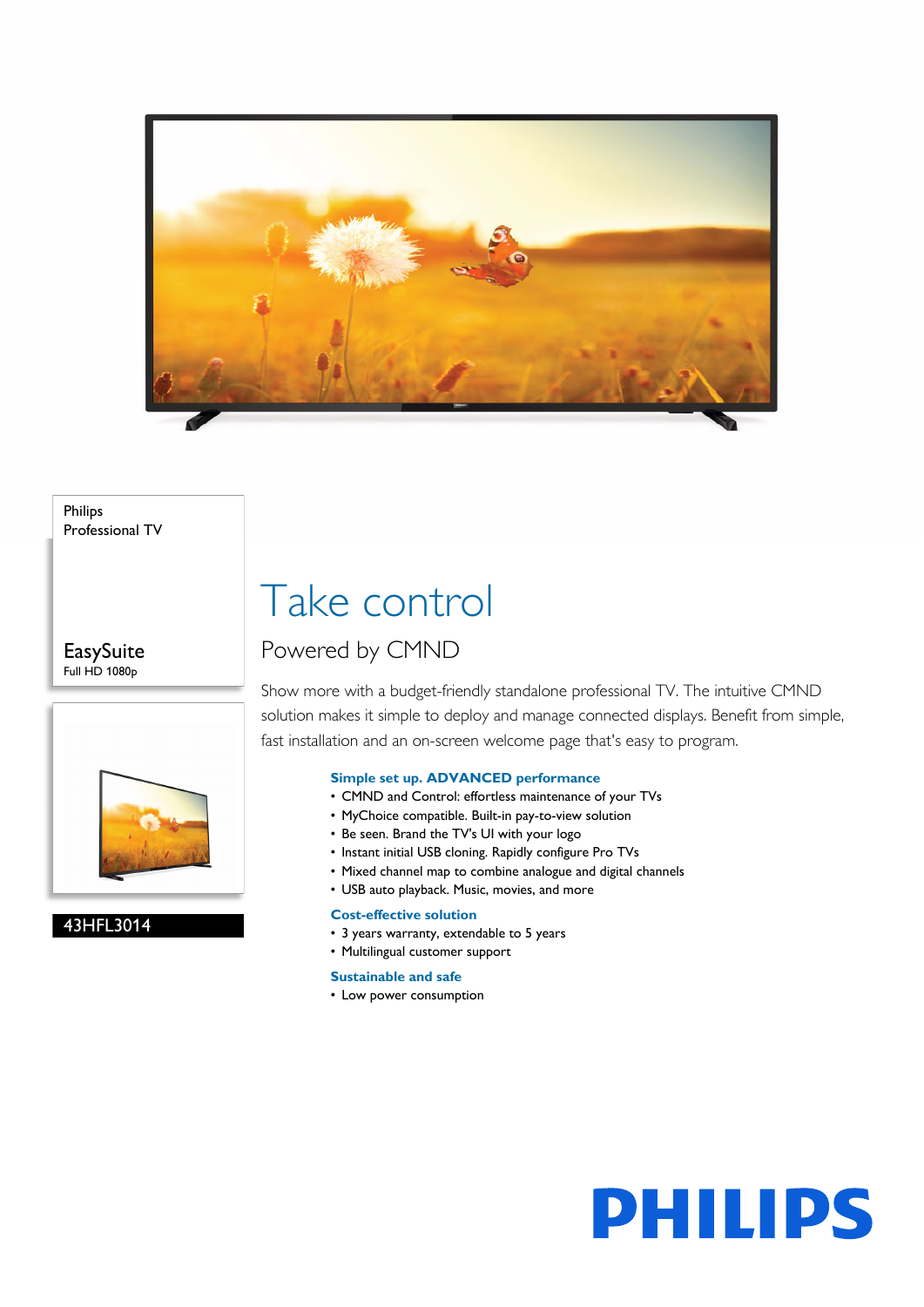## **Highlights**

#### **CMND&Control**

CMND and Control allows for remote configuration and installation of your TVs from a central location, without the need to visit any rooms. Update and manage all your displays, with minimal effort, all without having to disturb your guests.

#### **Built-in pay-to-view solution**

Offer pay-to-view content in any situationfrom a complete pay-to-access-all-channels model to selected premium content. MyChoice is an integrated solution that allows viewers to access pay-per-view channels via a code or a card.

#### **UI branding**

Your Philips Professional TV offers a clear, easy-to-navigate user interface (UI), which you can customize with your own branding. Easily add your logo or custom background to the menu to increase the visibility of your brand.

#### **Instant initial USB cloning.**

Provides the ability to easily copy all programming and channel programming settings from one TV into other TV sets in less than a minute. The feature ensures uniformity between TV sets and significantly reduces installation time and costs.

#### **Mixed channel map**

One integrated channel list for digital and analogue channels. This allows the guest to flick seamlessly between Analogue and Digital channels.

#### **USB auto playback.**

Share the fun. Connect your USB memorystick, digital camera, mp3 player or other multimedia device to the USB port on your TV to enjoy photos, videos and music with the easy to use onscreen content browser.